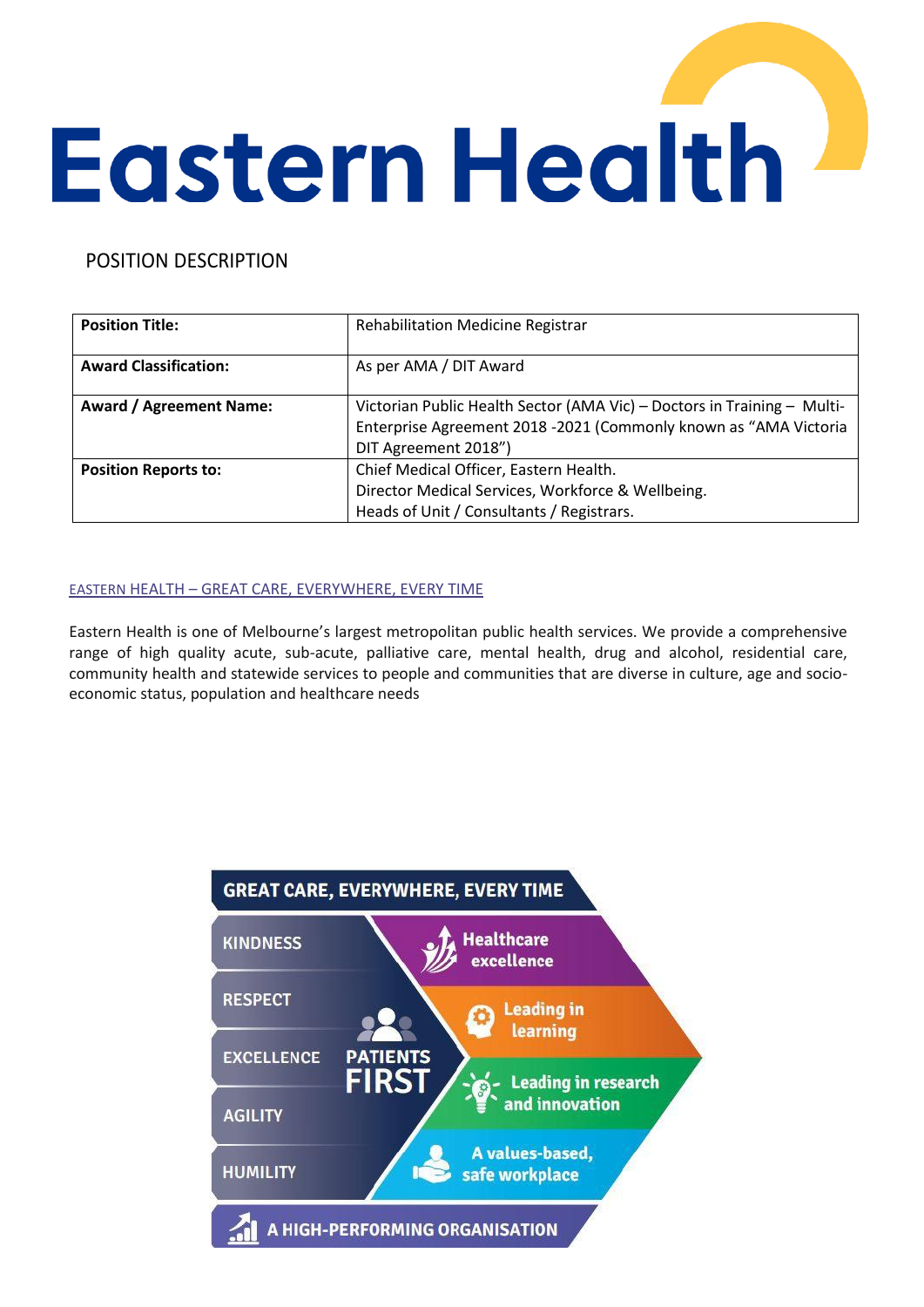#### **1. POSITION PURPOSE**

Essential core features:

- To provide for the day to day clinical management of patients under the care and direction of the Director of Rehabilitation Medicine / Rehabilitation Medicine Physician to ensure a high quality of patient care.
- To be actively involved in teaching Medical Students and Junior Medical Staff.
- To conduct research or quality projects if required.

#### **2. MAJOR DUTIES AND/OR RESPONSIBILITIES**

The duties in this position description cannot be fulfilled by practitioners with Level 1 supervision.

Refer Attachment 1 for duties and responsibilities.

#### **3. SAFE PRACTICE AND ENVIRONMENT**

#### **Occupational Health and Safety**

Eastern Health is committed to provide and maintain a working environment for all staff that is safe and without risk to health. All staff are to take care of their own health and safety and the health and safety of any other person who may be affected by your acts or omissions at the workplace. Understand responsibilities and accountabilities to yourself and others in accordance with OH&S legislation and Eastern Health policies and promote a working environment that is congruent with these guidelines. This includes staff reporting of all clinical and OHS incidents and near misses, in particular those related to Occupational Violence, Manual Handling and Slips, trips and falls.

Staff are required to comply with all state legislative requirements in respect to the Occupational Health and Safety Act 2004 and the Workplace Injury Rehabilitation and Compensations (WIRC) Act 2013.

#### **4. TRAINING AND DEVELOPMENT**

Relevant, practical and timely education should direct, facilitate, enhance and support the professional growth and practice of employees in a health environment characterised by change. All programs should endeavour to promote evidence-based practice, a problem solving approach and to be competency based.

You are expected to participate in the personal development process on an annual basis.

## **5. QUALITY**

As a staff member of Eastern Health staff are required to comply with Eastern Health performance standards and participate in continuous monitoring and improvement as part of your role. You are also required to comply with legislation, professional standards and accreditation standards.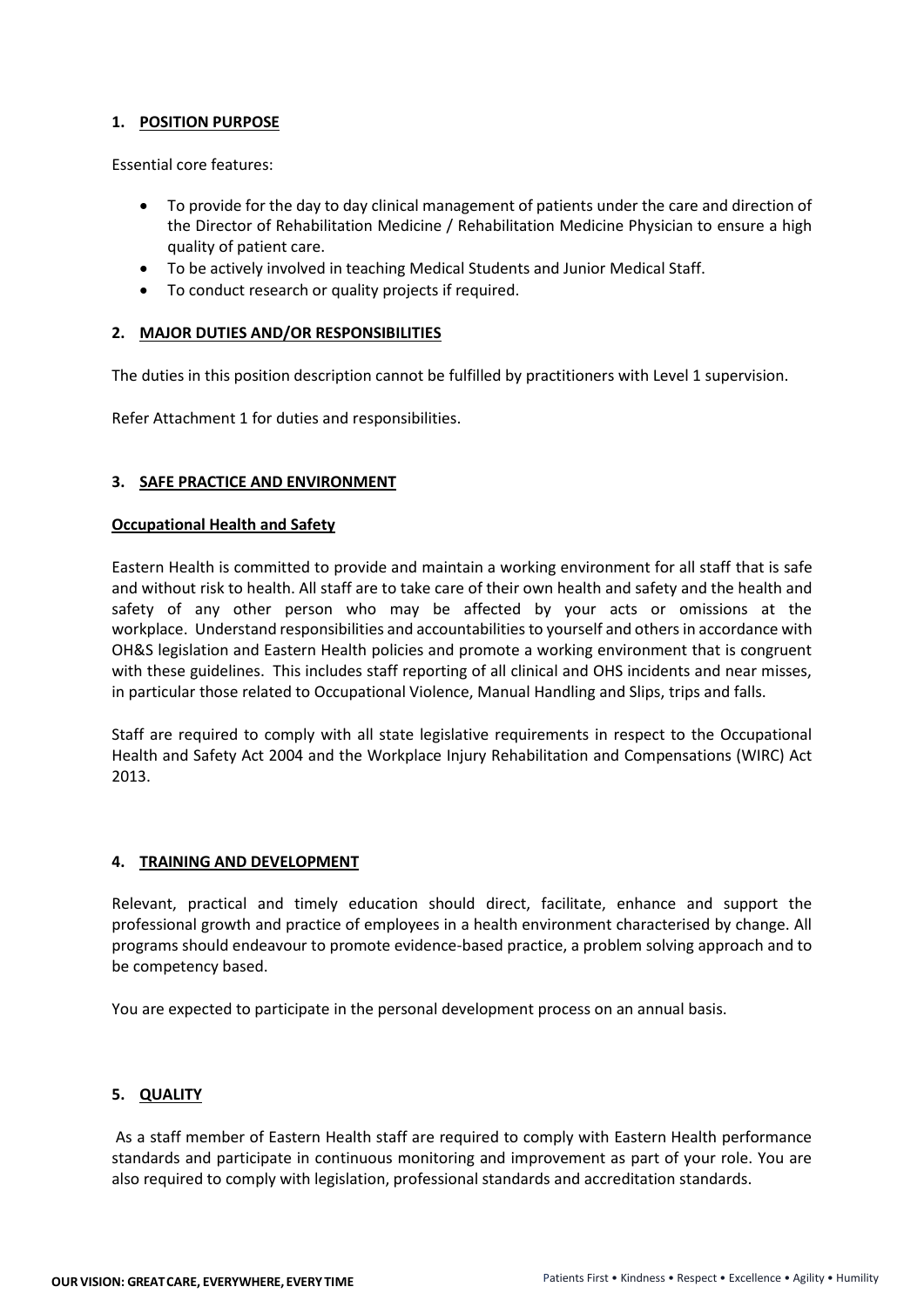As a staff member employed by Eastern Health services you must have and maintain the appropriate skills and knowledge required to fulfil your role and responsibilities within the organisation. In addition, you must ensure that you practice within the specifications of this position description, and where applicable within the agreed scope of practice.

You are responsible for ensuring safe high quality care in your work. This will include complying with best practice standards, identifying and reporting any variance to expected standards and minimising the risk of adverse outcomes and patient harm. In addition, you will ensure that service and care is consistent with the EH approach to patient and family centered care.

## **6. CONFIDENTIALITY**

Any information obtained in the course of employment is confidential and should not be used for any purpose other than the performance of the duties for which the person was employed. Staff are bound by the Information Privacy Act 2000 and the Health Records Act 2001.

## **7. EQUAL EMPLOYMENT OPPORTUNITY**

You agree to adhere to the Equal Employment Opportunity policies and practices of the Health Service. Discriminatory practices, including sexual harassment, are unlawful. The Health Service will not tolerate discriminatory behaviour and any such conduct may lead to the invoking of the Disciplinary Policy and Procedure, which may result in termination of employment.

## **8. PERFORMANCE DEVELOPMENT**

A Performance Review, that includes agreed targets, will occur three (3) months from commencement and then annually on the basis of the duties and responsibilities outlined in this position description. This is an opportunity to review personal and the allocated work unit's service performance, facilitated by the setting of objectives/goals and ongoing evaluation of performance and achievement. Objectives will be developed annually, documented, discussed and agreed with the immediate line manager, who will act as the assessor. The incumbent is expected to demonstrate and show evidence annually of on-going self and allocated work unit's service development.

## **9. ATTACHMENTS**

Attachment 1 Key Selection Criteria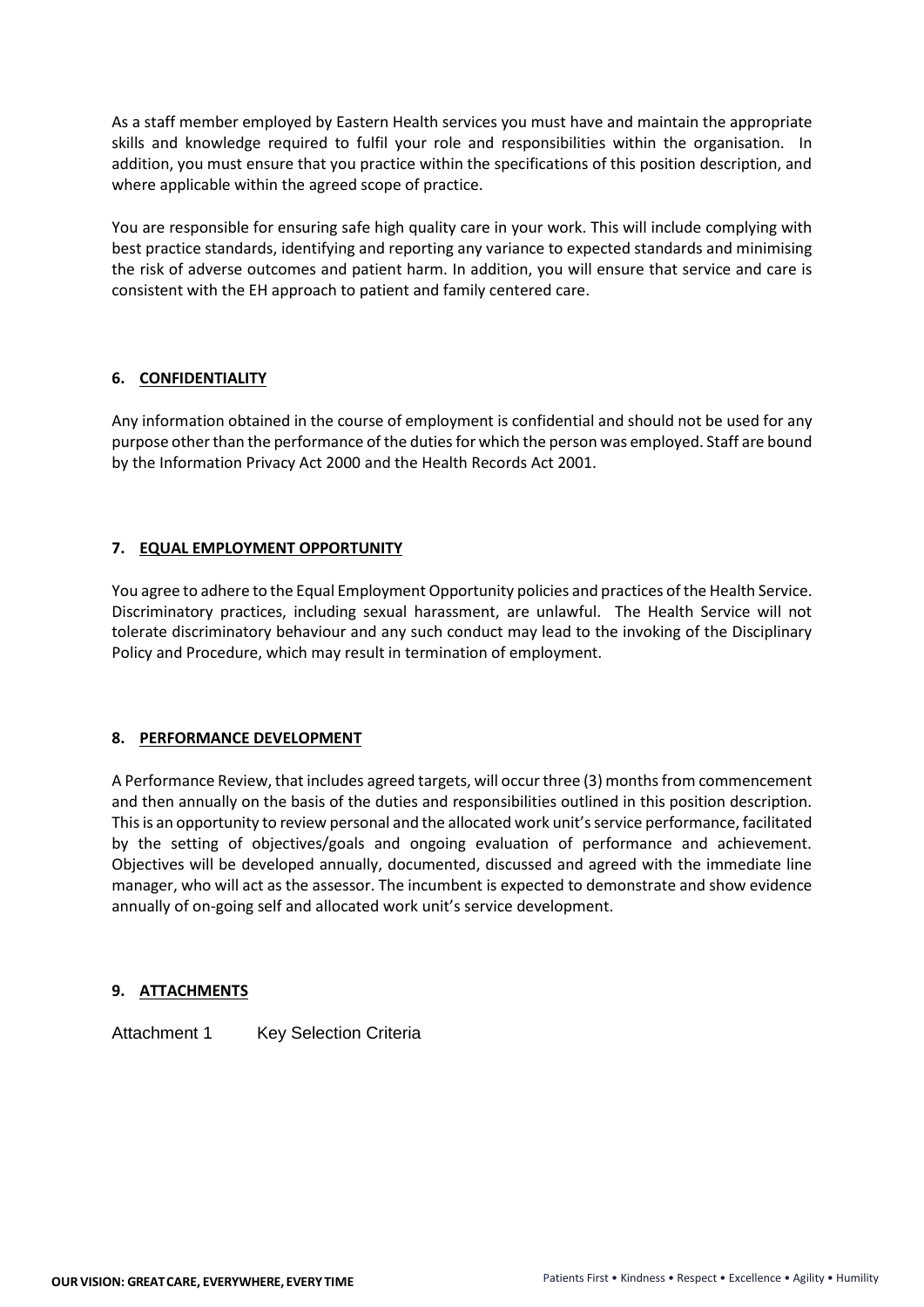#### **10. NOTE**

*Statements included in this position description are intended to reflect in general the duties and responsibilities of this position and are not to be interpreted as being all-inclusive.*

*Prior to accepting any offer of employment, prospective employees will be required to read and commit to the Eastern Health Code of Conduct, including (but not limited to) issues of Occupational Health and Safety, Equal Opportunity and Confidentiality.*

*Vaccination against infectious disease is a mandatory requirement of this role. An offer of employment is conditional on you providing evidence that you are currently vaccinated against COVID-19, prior to commencing employment.*

| Signed: |  |
|---------|--|
|         |  |

**Manager** 

| <b>INCUMBENT STATEMENT</b>                                          |                                            |  |  |
|---------------------------------------------------------------------|--------------------------------------------|--|--|
| accepted the above Position Description and associated Attachments. | (Incumbent Name) have read, understood and |  |  |
| Signed:                                                             | Date:                                      |  |  |